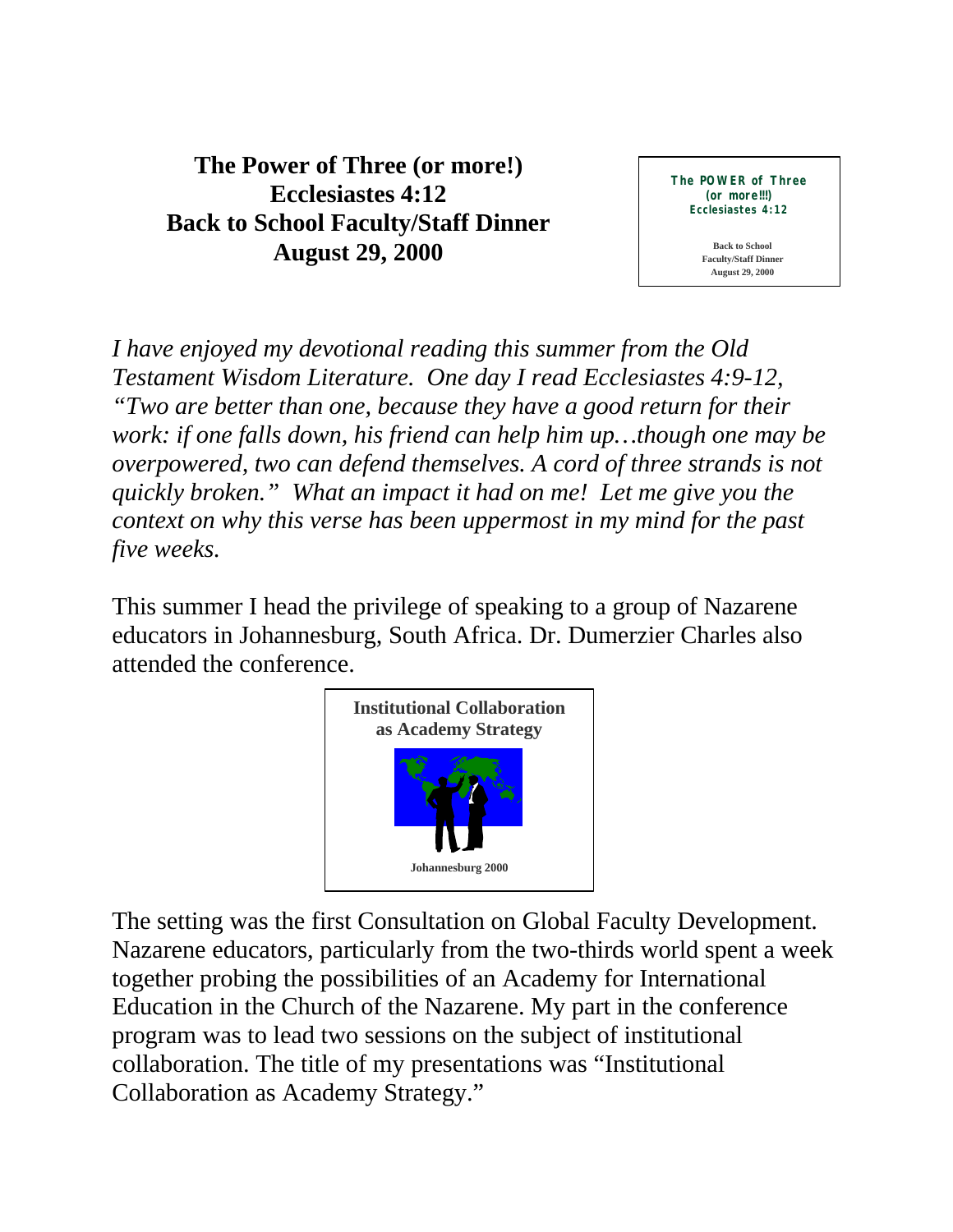I spoke on the need for intra- and inter-institutional strategy as foundational for the denomination to "maximize access" to the rich resources of the educational institutional institutions of the Church of the Nazarene worldwide, particularly in the two-thirds world.

It was a wonderful experience for me. I met many friends from around the world. Perhaps the highlight of the conference was the association with two of my former APNTS students who are now presidents of Nazarene theological institutions in the Asia-Pacific region.

However, something happened to me while I was there. My purpose was to assist other educators. Instead I found myself asking some hard questions about my leadership at MVNC, and the degree of partnership and collaboration we actually experience at this institution.

Let me summarize what I said to the group, and then I want to ask you some questions about us at MVNC.



I suggested that every organization needs a "champion" for the collaborative process, if partnering or collaborating is to become a way of life for an institution, and not just an intellectual game. I emphasized the point that "leadership springs up at the intersection of personal passion and public need."

Also, I presented some lessons learned at MVNC about collaboration after one year of the three-year Teagle-funded collaboration project.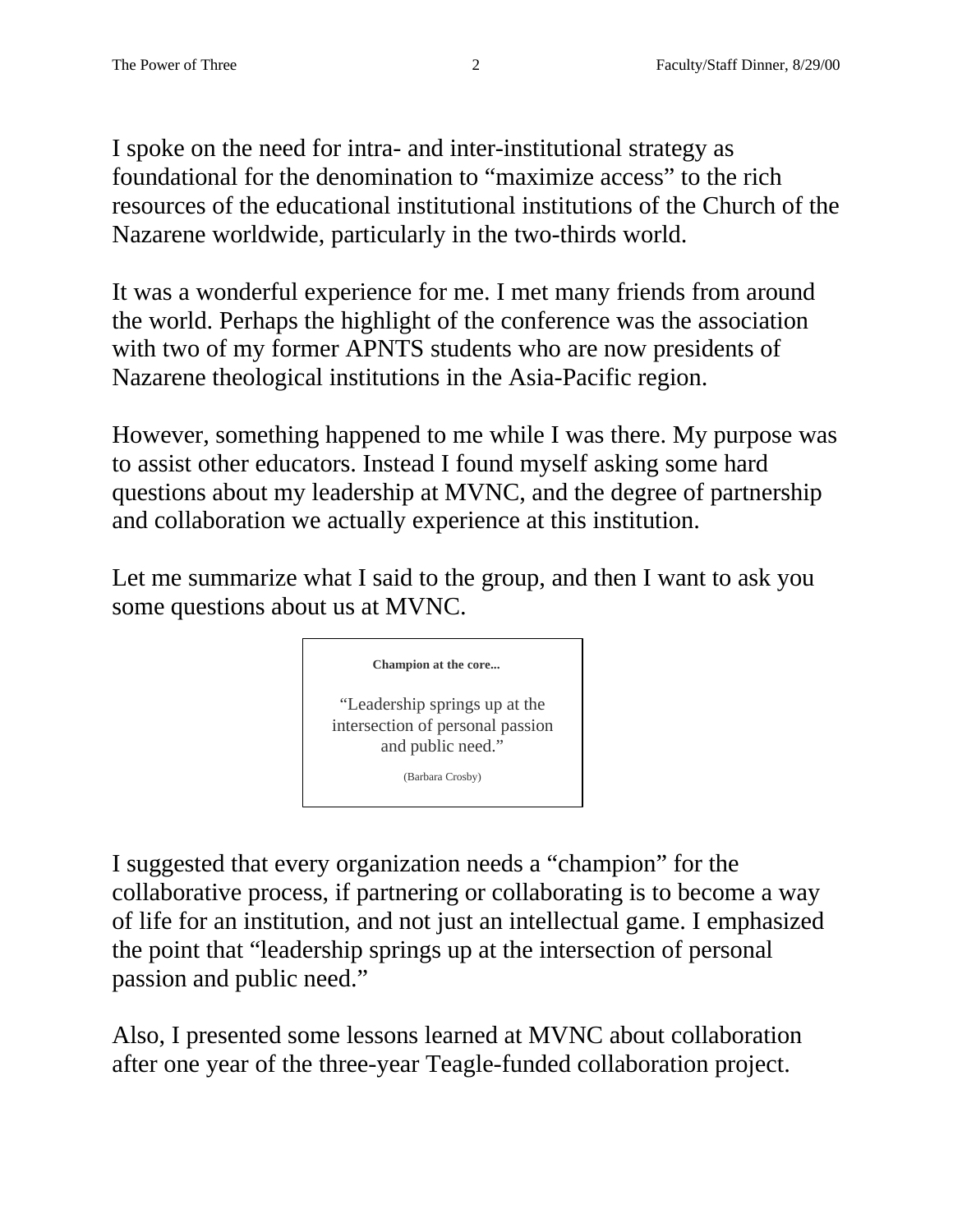



Using the model of our spring collaboration consultant, Mike Winer, I asked the participants to evaluate their institution's organizational match with his factors of successful collaboratives. Do you remember his factors? (I will ask you to participate in evaluating MVNC regarding these "factors of successful collaboratives.")



Before I completed the presentation, I made some remarks using quotes I had included in a booklet prepared for them. But as I was speaking to THEM, as conference participants, I found myself speaking to me as president of MVNC.

Between sessions and during the discussion opportunities, I listened to these Nazarene educators, primarily from countries in the two-thirds world, talk about the institutions where they served. Over and over the quote by Warren Bennis came to my mind.

> *"None of us is as smart as all of us."* **(Bennis)**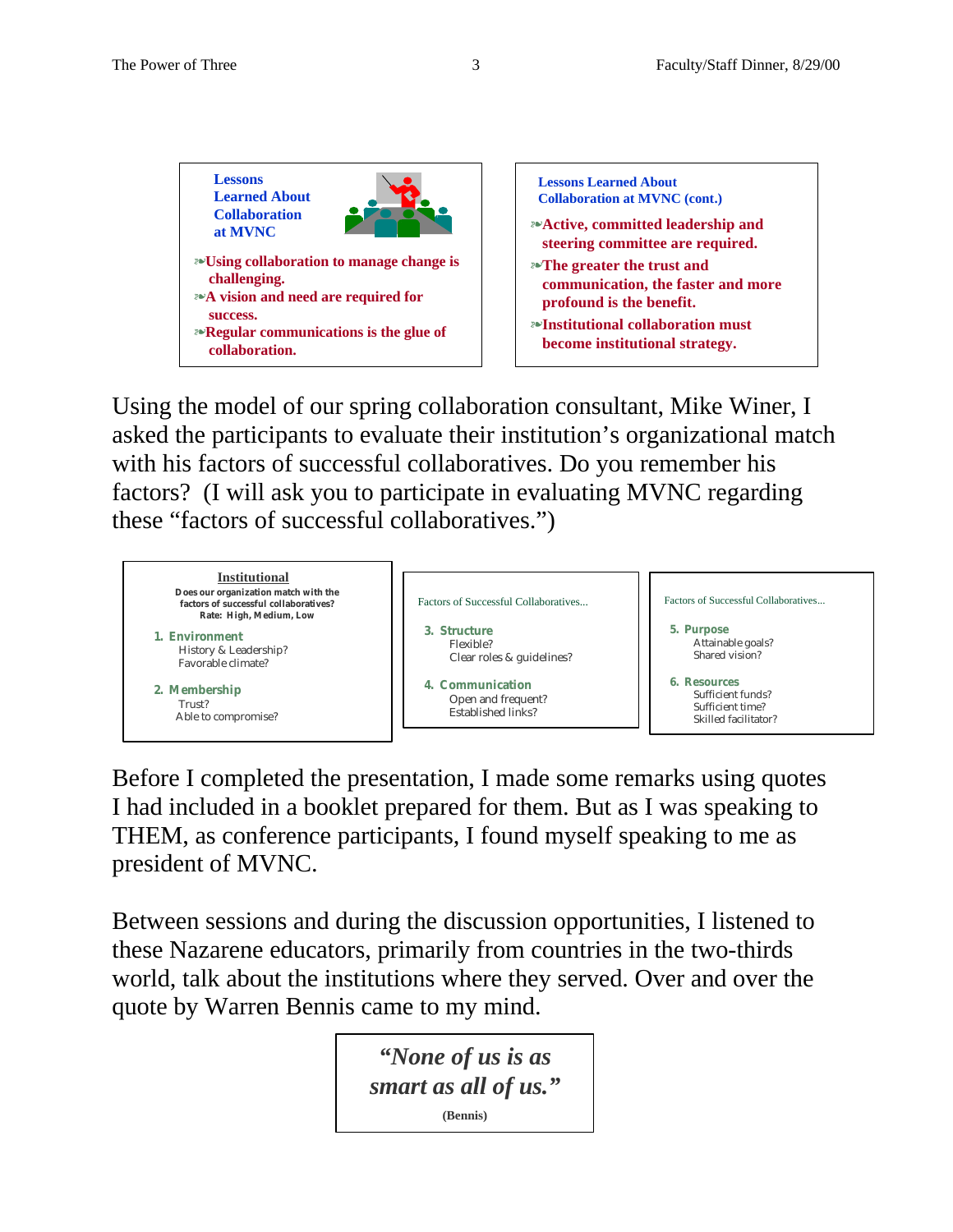Imagine the top problem they discussed in relation to institutional collaboration. You guessed it! The problem of communication and trust between administration and faculty. Sound familiar? I reflected long and hard on my (long and hard) return trip to MVNC on how I—we—can better address on our campus some of the same concerns expressed by Nazarene educators in South Africa.

Two passages of scripture reminded me throughout the summer of the profound human resources available to us at MVNC.

*Two are better than one, because they have a good return for their work: if one falls down, his friend can help him up… though one may be overpowered, two can defend themselves. A cord of three strands is not quickly broken.*

**(Ecclesiastes 4:9-12)**

*Just as there are many parts to our bodies, so it is with Christ's body…for we each have a different work to do…each needs all the others.* (**Romans 12:4-5 TLB)**

I returned to campus with a renewed desire and intensity to increase the level of involvement and trust between the administration and the campus community of employees.

I renewed a commitment to streamline the MVNC administrative and decision-making processes to such a degree that in several years MVNC will be recognized as a leader among colleges and universities in institutional collaboration—within our school and between like minded institutions in Ohio and beyond, including Church of the Nazarene institutions worldwide and other Christian colleges and universities in the CCCU.

Institutional collaboration must become institutional strategy at MVNC. But it will not happen by the institutional president making pronouncements. It will happen if we together we believe with Helen Keller that…

> "Alone we can do so little, together we can do so much." (Helen Keller)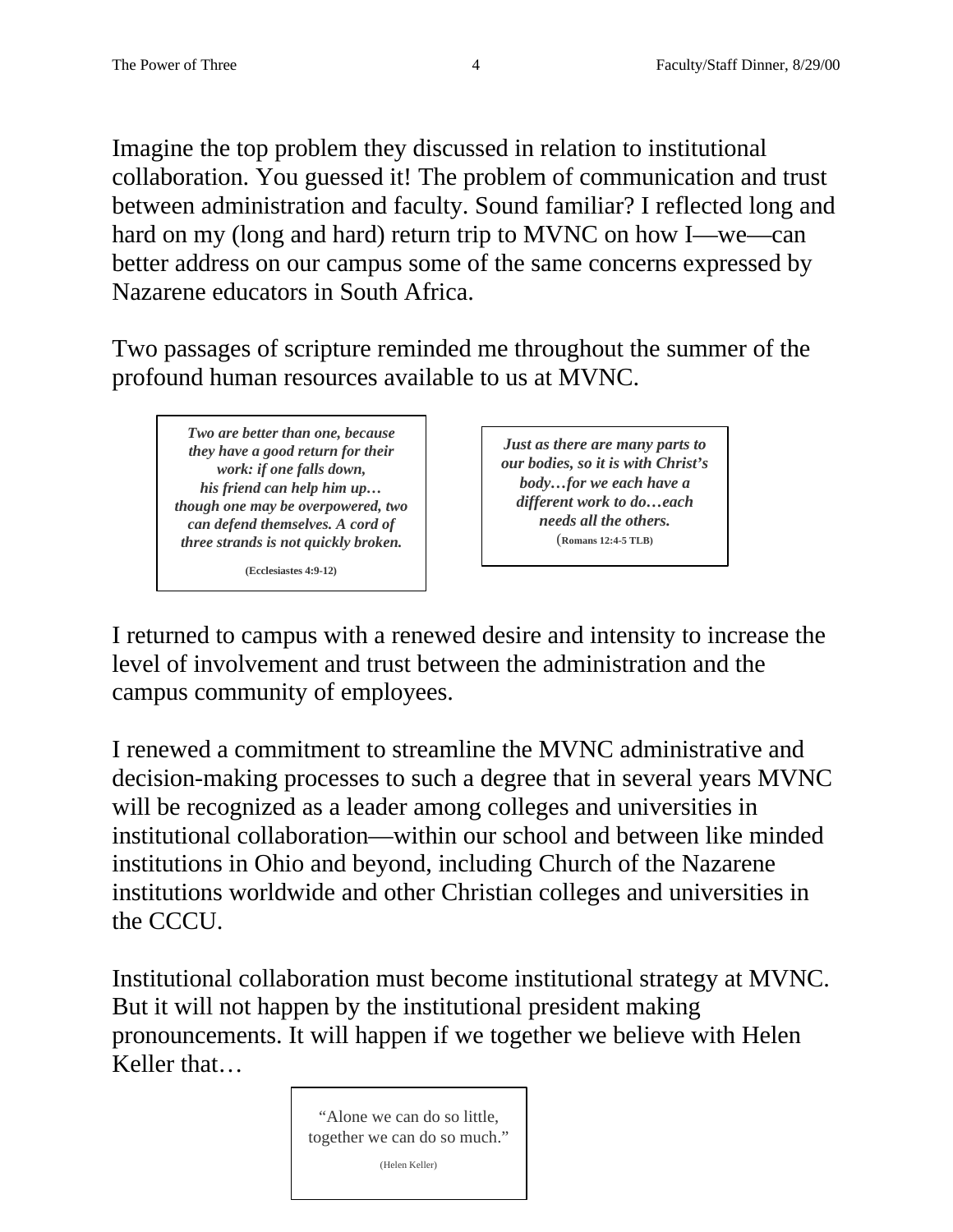And it will happen as leaders throughout this campus – faculty and staff alike - rise up with personal passion to embrace administrative or instructional needs in areas of specific responsibility.

Let me be more specific. I begin this new school year with the following commitments to you:

## **Commitments...**

- ß**Affirm your calling to MVNC.**
- ß**Renew emphasis on training and development.**
- ß**Increase professional travel allocation for faculty.**
- ß**Streamline administrative/decision making structure to facilitate work.**
- ß**Revise the values document.**

**Commitments… (cont.)**

ß**Revise MVNC vision statement.**

ß**Revise MVNC master campus plan.**

- ß**Study university status for MVNC.** ß**Increase communication regarding**
- **budget building.** ß**Participate in performance review of**
- **the MVNC president.**

#1 I want to affirm each of you as brothers and sisters in Christ whom I choose to believe are called to work at MVNC just as much as I believe I am called to this institution.

#2 With this affirmation will come a renewed emphasis on continued training and development. The staff development committee is being restructured and will provide ongoing staff development throughout the year.

#3 I want to increase the travel allocation for faculty to attend professional meetings and discipline specific workshops and seminars.

#4 Over the next eighteen months, I will work closely with a task force specifically and with the campus community to streamline the administrative and decision making structure to facilitate, not inhibit the work each of you sincerely desire to do in your assignment at MVNC. The senior administrative team and I resolve to work more closely with you as we seek to be responsive to the Board of Trustees and to the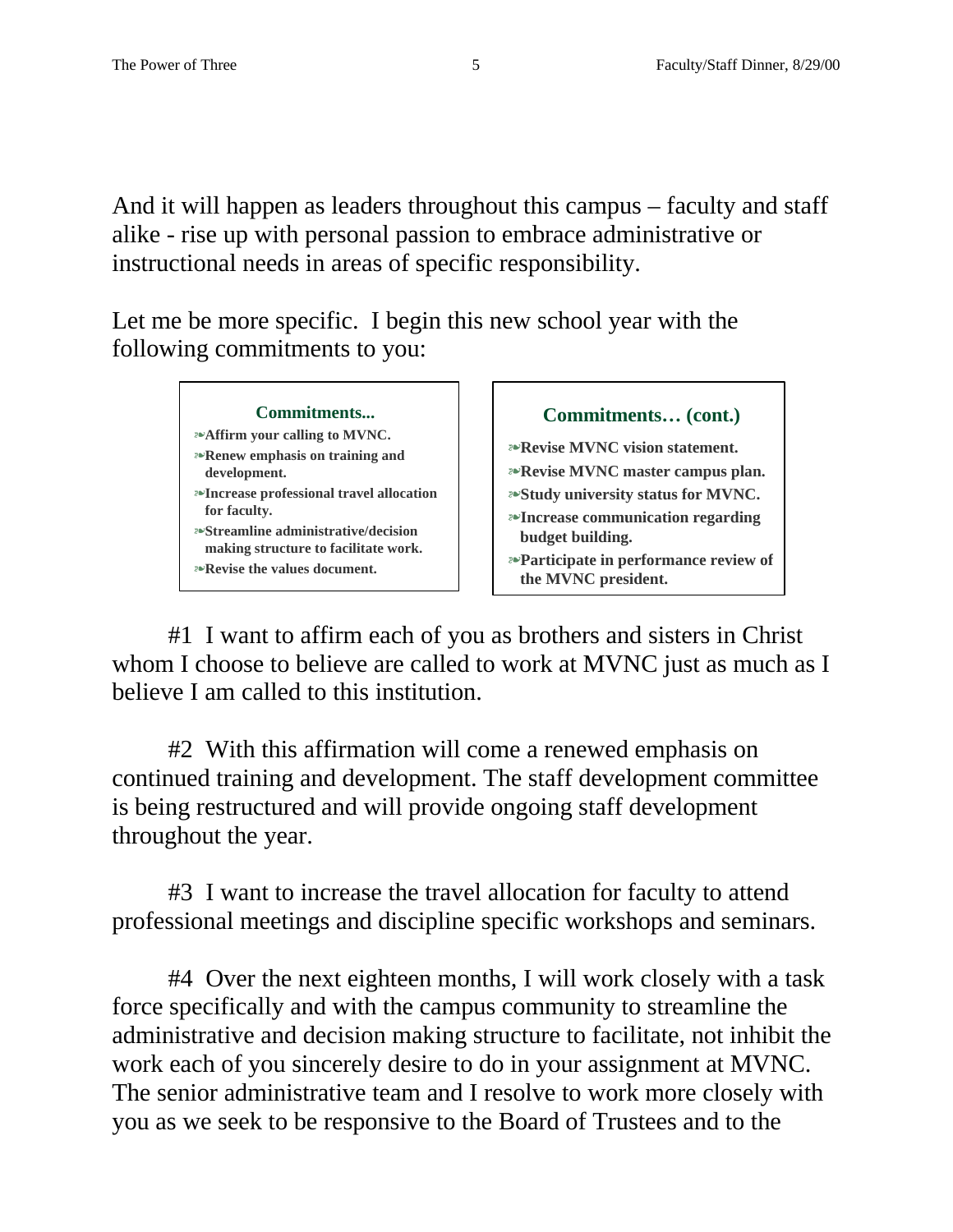faculty and staff at MVNC. Believing that "none of us is as smart as all of us," I will ask each of you during the month of September to rate MVNC according to Winer's "factors of successful collaboratives." Don't sign your name to the questionnaire. I promise to read every response, and to do my best to act on the results.

#5 I need you to assist me in revising the document, FOR THIS WE STAND: Values Underlying the MVNC Faith Community. I wrote this document in 1993 when I realized that MVNC was enrolling an increasing number of students with no previous tie to MVNC and to the sponsoring denomination of the institution. I asked you for feedback on the document when it was in draft form, and the final product reflected your counsel to me. I again need you assistance. This fall I will ask as many of you who desire to work with me in revising the important document.

#6 I shared with the MVNC Board of Trustees at the spring meeting that I felt a need to revise the MVNC vision statement. Subsequently I asked Chaplain Gary Sivewright and his team to lead the way in providing a draft revision statement on our collective MVNC vision for a new decade. The cabinet has reviewed the statement, and I want each of you this fall to review and comment on the statement if you wish before a final revision is prepared for the Board of Trustees to approve.

#7 A task force has been working throughout the summer to revise the MVNC master campus development plan in light of enrollment growth projections for the next twenty years and the recent acquisition of the 128 acre Pinecrest farm across Martinsburg Road. You will have another opportunity on September 7 to review the several scenarios developed by the task force and our consultants before recommendations are forwarded to the Board of Trustees for consideration.

#8 A commission appointed by the Board of Trustees has been studying the issue of university status for MVNC. This group with a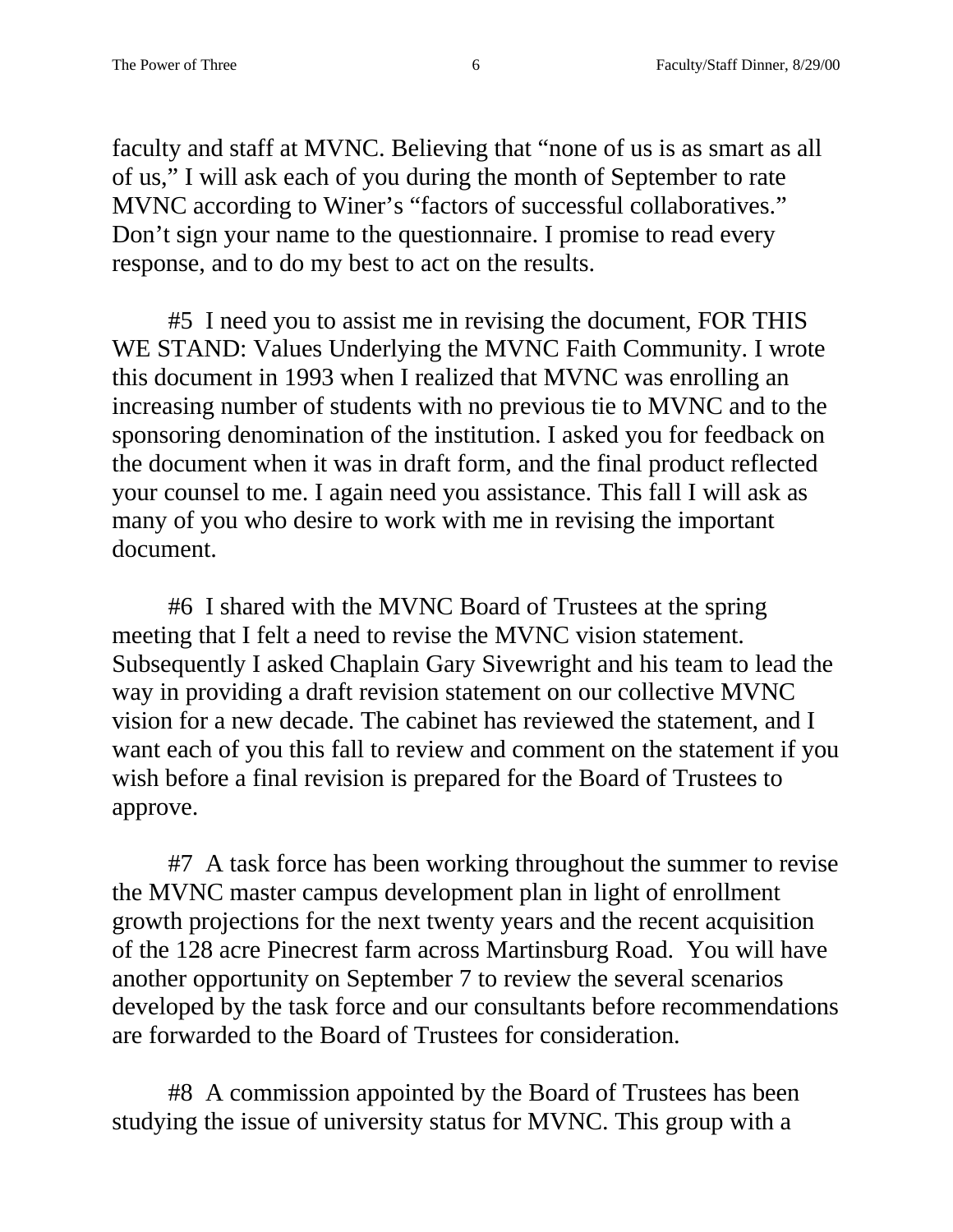consultant has been working throughout the summer on this issue. The MVNC faculty will have an opportunity this week to discuss the information already forwarded to them in the mail. A similar opportunity will be given to staff to comment on tentative recommendations.

#9 I told the Budget Planning Committee (the five MVNC vice presidents with divisional leadership and budget responsibility) that I want to find ways to periodically update the campus community regarding our progress in developing an operating budget proposal for the Board of Trustees. I want to believe you trust us, but I think we can do a more effective job in communicating with you the process, progress, problems, and potential regarding the budget building experience. We have nothing to hide, and everything to gain by opening up the process. We are already preparing a budget forum during the fall semester.

#10 Prior to my Fall 2001 renewal vote by the MVNC Board of Trustees, I plan to involve the entire campus community in a performance review of the MVNC president.

I shared an African proverb with the participants in the Johannesburg 2000 Consultation. It states, "When the elephant fights, it is the grass that suffers."

> "WHEN ELEPHANTS FIGHT, IT IS THE GRASS THAT SUFFERS." (Proverb of the Kikuyu people of Africa)

When I asked Dr. Leah Marangu, president of Africa Nazarene University if indeed the statement was an African proverb, she gave an emphatic "yes," stating that it was a proverb from her tribe. She continued, it means that when the people in power fight (she referenced the World Bank, United Nations, and national leadership), it is the "grass-roots" people (the poor, weak, the disenfranchised) who get hurt.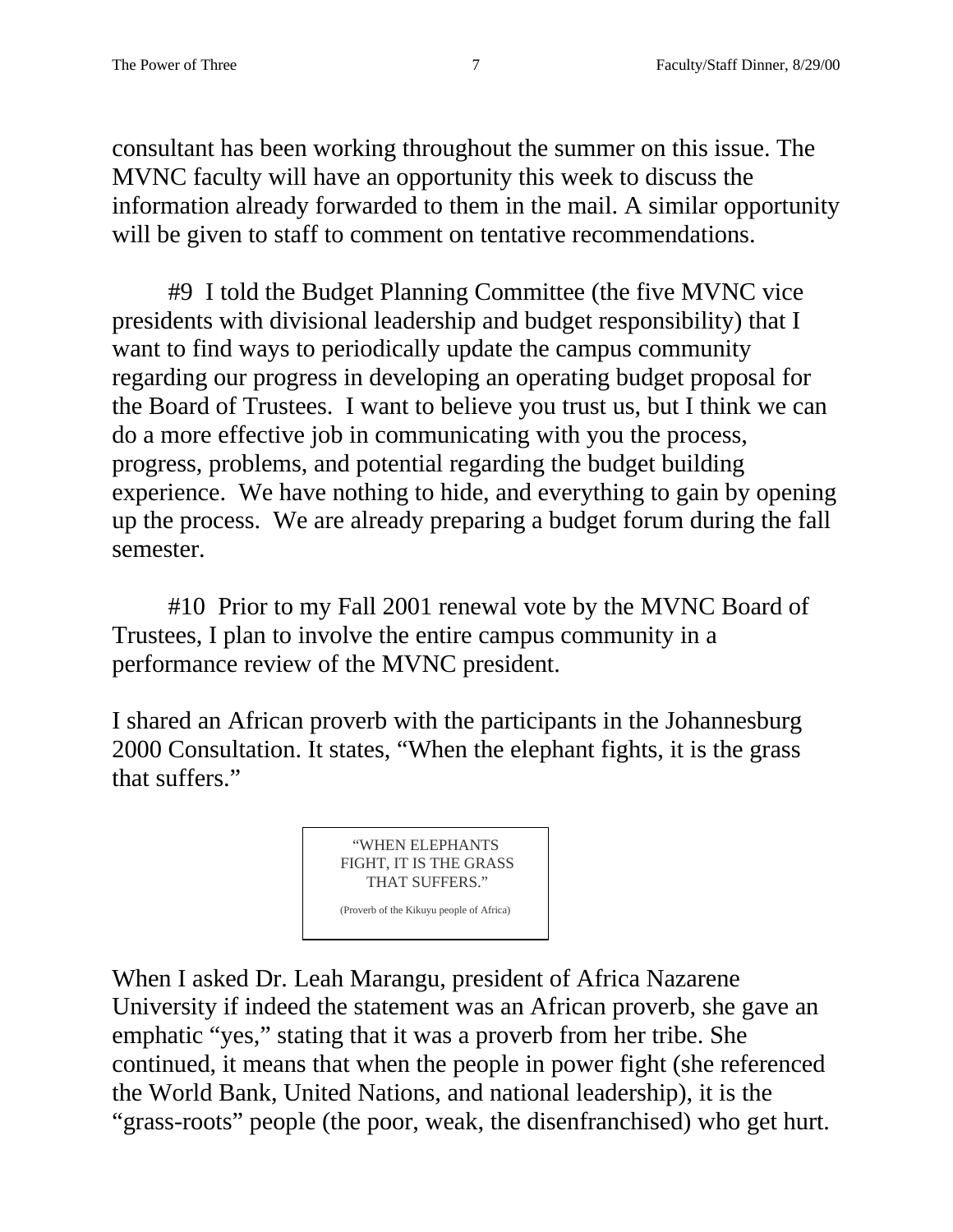I wondered if, in trying to do our work as an administrative cabinet at MVNC, we "hurt" the "grass roots" of our institution—the support staff, the mid-level managers who are responsible for so much of the day-today nuts-and-bolts administrative work of the college. I thought of how much I really want to empower and support the faculty. Yet I wondered if the structure we presently have in place facilitates or inhibits the "grass roots" of this institution from doing what they are capable of doing and really want to do.

In a new and profound way, to a degree I don't think has characterized me in the past, I stand before you wanting to understand, embrace, and lead from the perspective of these two quotes:



Enjoy the booklet, *Servants of* God, placed on your table. There is a booklet for everyone. Notice the plural—SERVANTS—of God. If MVNC reaches its phenomenal potential during this decade, it will require all of us, in the spirit of Ecclesiastes 4:12, to work together in a way that brings out the best, and the strengths, of us working together to accomplish for the institution what no one of us could accomplish on our own.

And it begins with me. Last week, during three days of cabinet planning, I asked a cabinet member to work on a project being discussed by the group. Uncharacteristically, he asked to be excused from the assignment, given his heavy schedule. And in uncharacteristic manner, I responded, "Never mind! I'll do it myself." Throughout the evening and early the following morning, I was really bothered, not so much by his response, but by mine. I felt I left him "hanging" in the interaction. I knew some